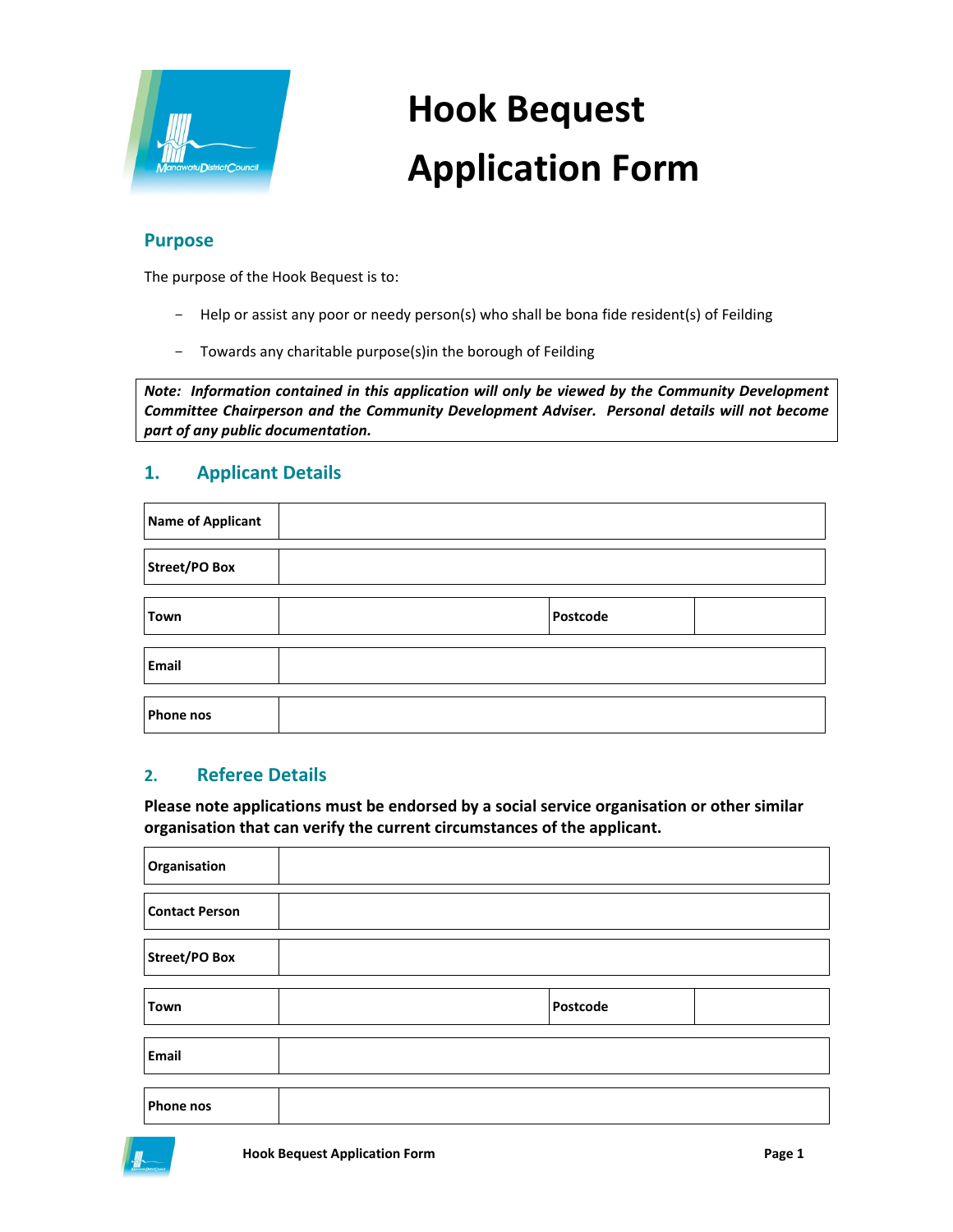# **3. Funding Details**

**Please provide details of what you are seeking funding for (attach additional sheets if necessary)**

…………………………………………………………………………………………………………………………………………………..... …………………………………………………………………………………………………………………………………………………….. …………………………………………………………………………………………………………………………………………………..... ……………………………………………………………………………………………………………………………………………………. ……………………………………………………………………………………………………………………………………………………. ……………………………………………………………………………………………………………………………………………………. ………………………………………………………………………………………………………………………………………………….... …………………………………………………………………………………………………………………………………………………….

# **4. Financial Details**

**Please list below the item(s) and the cost of these item(s) for which you are seeking assistance.**

*Note:*

- *All figures must be GST inclusive*
- *A written quotation on all costs is to be attached*

| Item                             | Cost<br>(GST Incl) | <b>Your Contribution</b>          | \$ |
|----------------------------------|--------------------|-----------------------------------|----|
|                                  |                    | Funds on hand                     |    |
|                                  |                    |                                   |    |
|                                  |                    |                                   |    |
|                                  |                    |                                   |    |
|                                  |                    |                                   |    |
| Total cost of the project is (A) |                    | Total of your contribution is (B) |    |

To find out how much money you should apply for; subtract your contribution (B) from the total cost of the project (a). The answer is the amount of money you require in order for the project to go ahead.

| How much money are you applying for? |  |
|--------------------------------------|--|
|--------------------------------------|--|

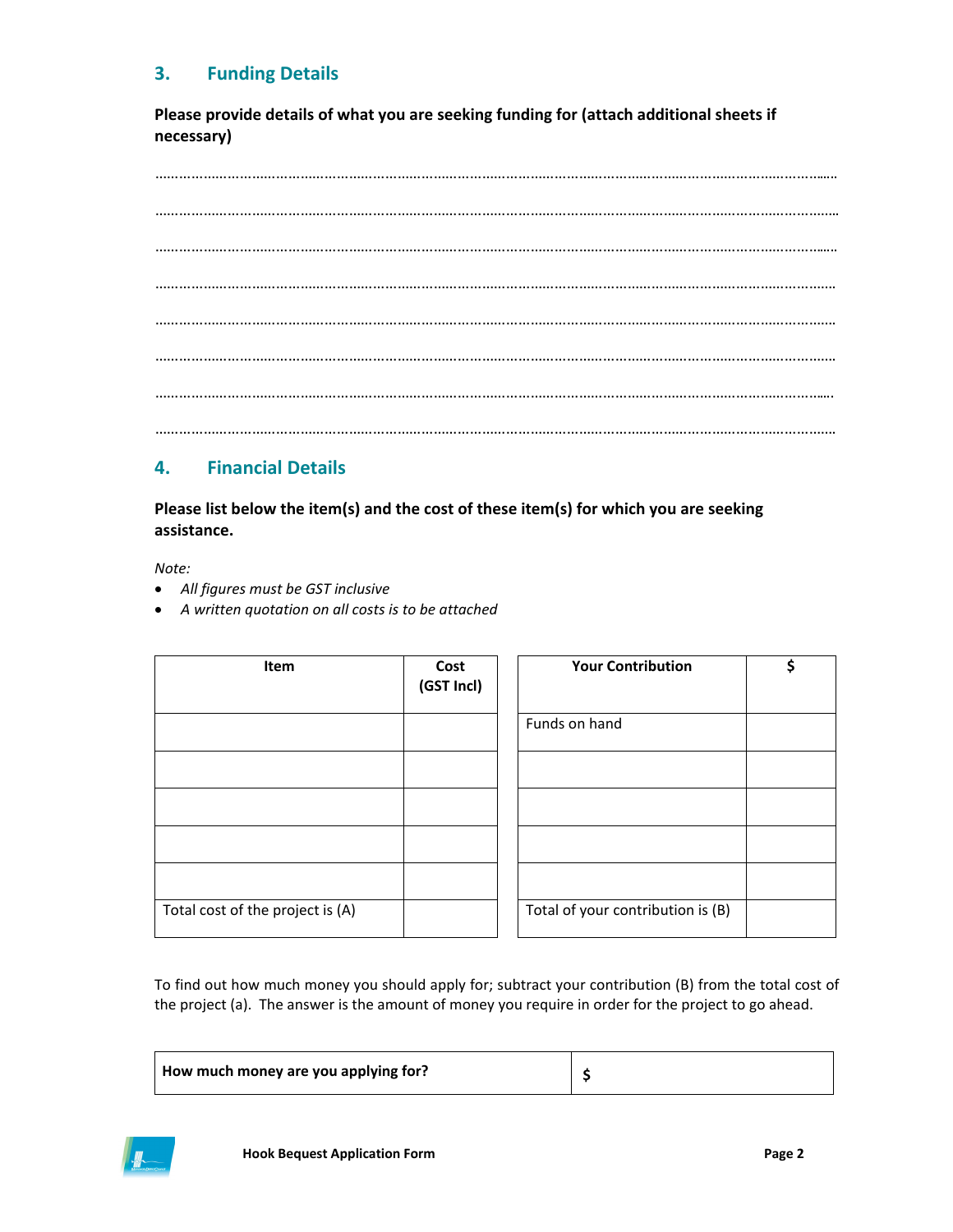#### **Please complete the below if you have received funding from Council before.**

| Date | <b>Amount</b> | <b>Purpose</b> |
|------|---------------|----------------|
|      |               |                |
|      |               |                |
|      |               |                |
|      |               |                |
|      |               |                |

#### **Please give details below if you have received funds or assistance from the below agencies in the past two years.**

| <b>Funding Organisations</b>  | <b>Purpose</b> | Year |
|-------------------------------|----------------|------|
| Work and Income (grants)      |                |      |
| <b>School Hardship Grants</b> |                |      |
| Other                         |                |      |

**Please provide any other relevant information (that would support your claim for this funding) ie special circumstances/needs, financial hardship issues.**

………………………………………………………………………………………………………………………………………………….. ………………………………………………………………………………………………………………………………………………….. ………………………………………………………………………………………………………………………………………………….. ………………………………………………………………………………………………………………………………………………….. ………………………………………………………………………………………………………………………………………………….. ………………………………………………………………………………………………………………………………………………….. ………………………………………………………………………………………………………………………………………………….. …………………………………………………………………………………………………………………………………………………..

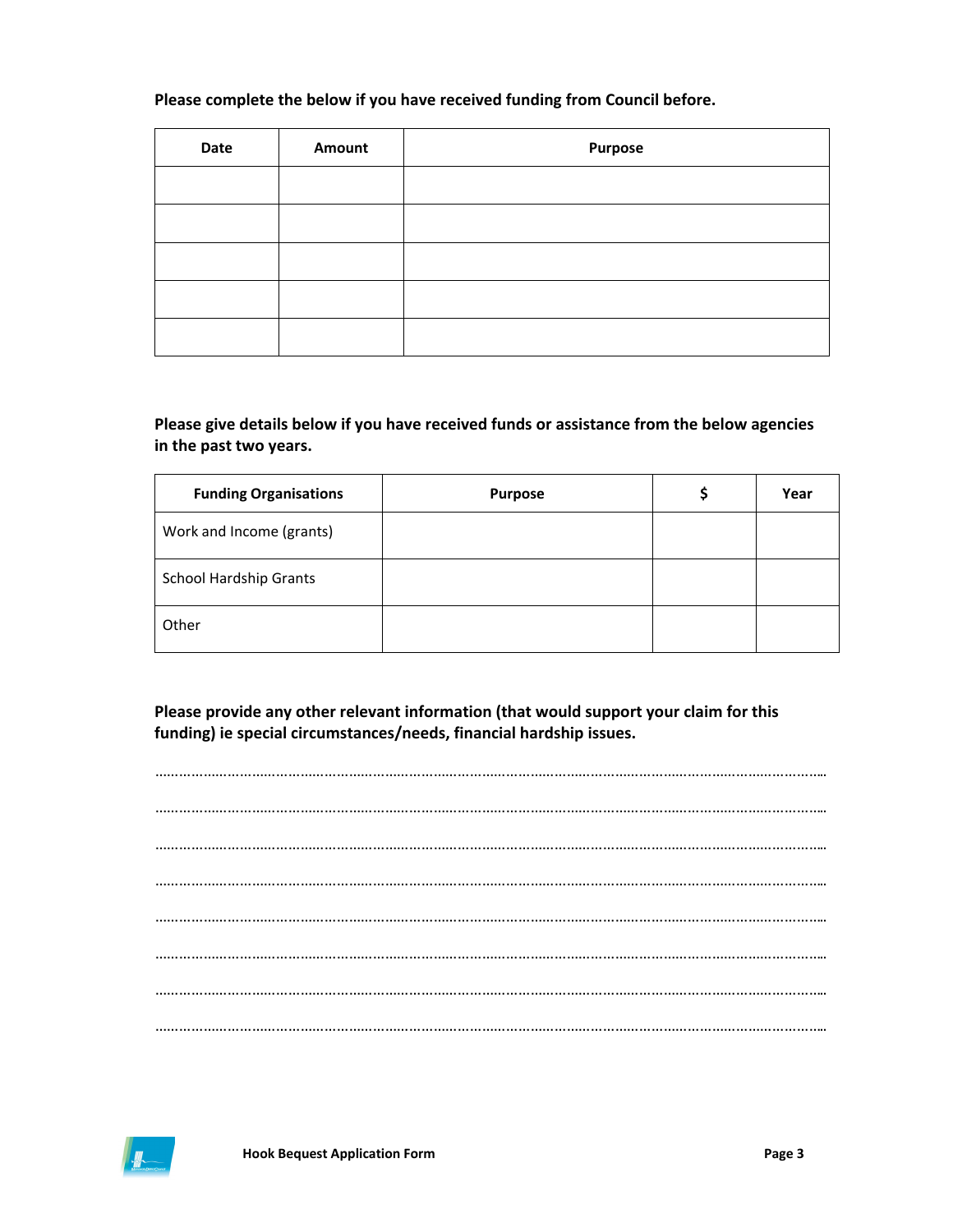# **5. Declaration**

I consent to the Manawatū District Council collecting the personal contact details provided above, retaining and using these details to assess information supplied as part of this Hook Bequest funding application. I acknowledge my rights to have access to this information. This consent is given in accordance with the Privacy Act 1993.

I hereby declare that the information supplied in this application is correct:

| Name      |  |  |
|-----------|--|--|
|           |  |  |
| Signature |  |  |
|           |  |  |
| Date      |  |  |

#### **6. Final Check**



Have you answered every question?

Have you included written quotations?

Have you notified the referee?

Have you attached a letter from a social services organisation or other similar organisation that can verify your current circumstances and who supports your application?

#### **7. General Information**

- Upon receipt of your application it will be considered by the Community Development Committee's Chairperson.
- You will be notified if your application has been successful within seven working days of receipt of your application.
- Funding will not be given retrospectively.
- Grants will be paid directly to the organisation which you have provided written quotations or invoices for.
- Applications will not proceed until all the information required by Council on this form have been provided.